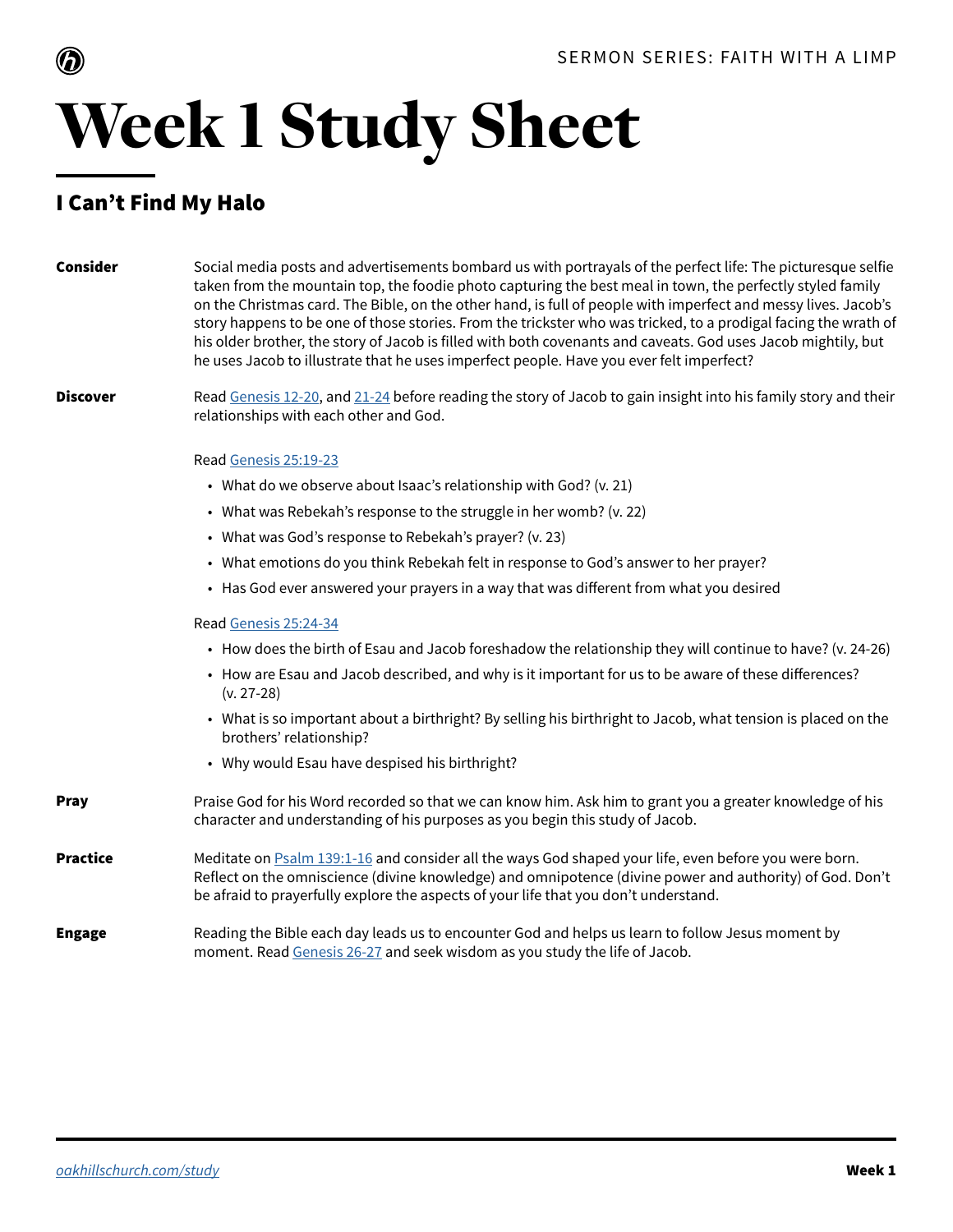

## Week 2 Study Sheet

### Jacob vs. Shortcuts

| Consider        | A long car ride with a back seat full of young children asking, "Are we there yet?" can leave anyone looking<br>for a shortcut. Months of living through a pandemic is leaving us all with that feeling way right now.<br>Shortcuts do not always deliver what they seem to promise. Just as a shortcut on the road can turn into a<br>crowded detour, the shortcut of impatient faith can lead us to act impetuously. Jacob and Rebekah found<br>this truth out the hard way. Have you failed to trust God's timing and taken matters into your own hands?<br>Have you had patience in a hard situation only to see God's hand make the result better? |
|-----------------|---------------------------------------------------------------------------------------------------------------------------------------------------------------------------------------------------------------------------------------------------------------------------------------------------------------------------------------------------------------------------------------------------------------------------------------------------------------------------------------------------------------------------------------------------------------------------------------------------------------------------------------------------------|
| <b>Discover</b> | Read Genesis 27:1-13                                                                                                                                                                                                                                                                                                                                                                                                                                                                                                                                                                                                                                    |
|                 | • How was Isaac preparing for his death? (v. 1-4)                                                                                                                                                                                                                                                                                                                                                                                                                                                                                                                                                                                                       |
|                 | • Why was Rebekah plotting to deceive her husband? (v. 10)                                                                                                                                                                                                                                                                                                                                                                                                                                                                                                                                                                                              |
|                 | • What consequence was Rebekah willing to assume in order to accomplish her plan? ( $v. 13$ )                                                                                                                                                                                                                                                                                                                                                                                                                                                                                                                                                           |
|                 | • Jacob was faced with a dilemma, to follow his mother's instruction or his father's will. Have you ever had<br>to choose between obeying an authority and doing what you knew was right?                                                                                                                                                                                                                                                                                                                                                                                                                                                               |
|                 | Read Genesis 27:14-29                                                                                                                                                                                                                                                                                                                                                                                                                                                                                                                                                                                                                                   |
|                 | • What was to be gained or lost from Isaac's blessing? (v. 28-29)                                                                                                                                                                                                                                                                                                                                                                                                                                                                                                                                                                                       |
|                 | • Have you experienced the blinding allure of sin? What consequence did you suffer as a result of your bad<br>decision?                                                                                                                                                                                                                                                                                                                                                                                                                                                                                                                                 |
| <b>Pray</b>     | Ask God to keep you from willful sins. Ask him to grow in you a commitment for what is right and true.<br>Confess any areas of life where you've chosen to reject his instructions for a way that seemed better to you.<br>Praise him for the forgiveness that is yours in Jesus and rejoice in his inexhaustible lovingkindness.                                                                                                                                                                                                                                                                                                                       |
| <b>Practice</b> | Choose to submit your will to God's. Identify any areas of your life where you're tempted to take the shortcut.<br>Perhaps it's withholding the truth or exaggerating your deservedness. Maybe you're being impatient with<br>God's plans for your relationships or career. Recite Proverbs 3:5-6 and submit your plans to him.                                                                                                                                                                                                                                                                                                                         |
| <b>Engage</b>   | Reading the Bible each day leads us to encounter God and helps us learn to follow Jesus moment by moment.<br>Read Genesis 28 and seek wisdom as you study the life of Jacob.                                                                                                                                                                                                                                                                                                                                                                                                                                                                            |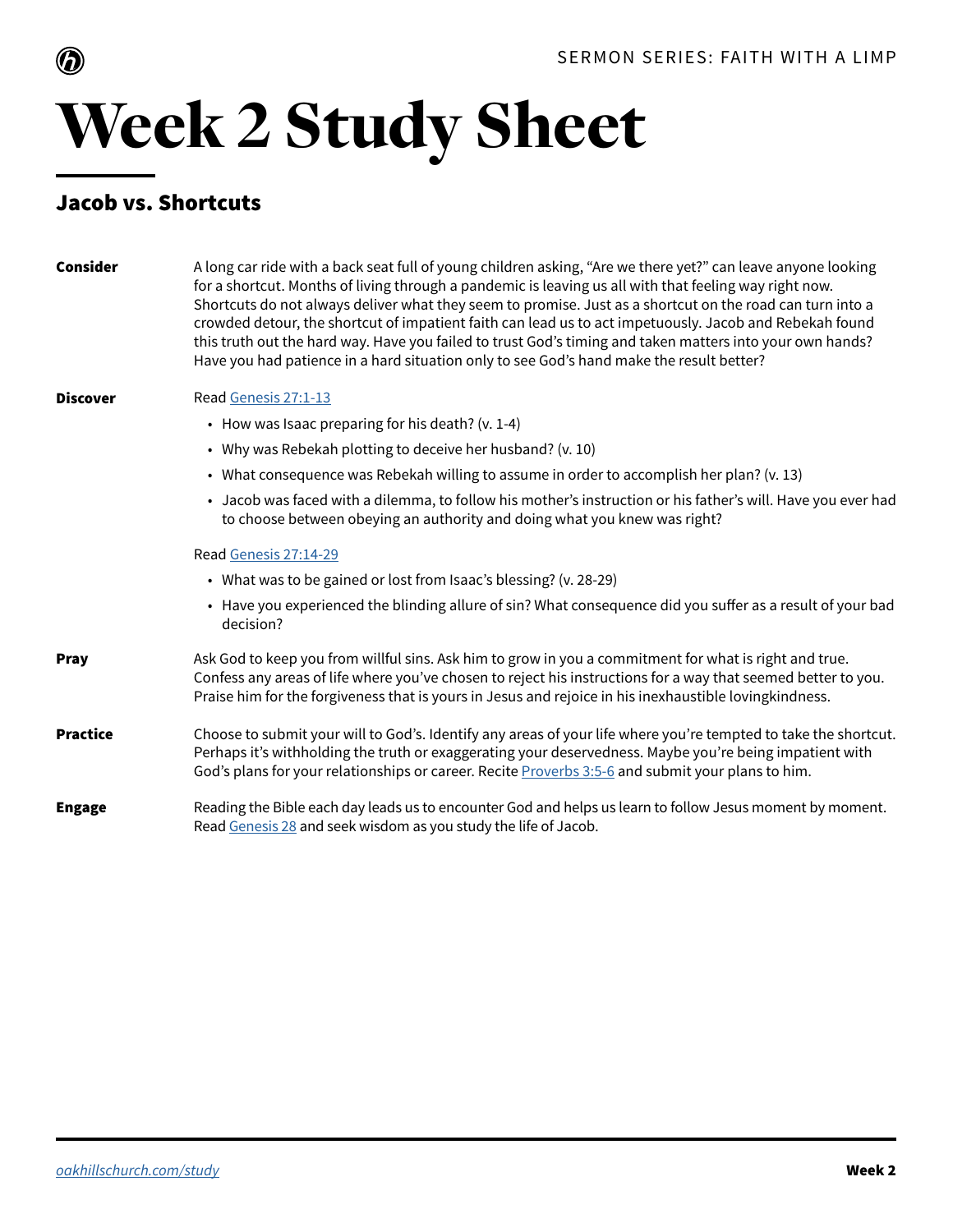

## Week 3 Study Sheet

### Jacob vs. The Wilderness

| <b>Consider</b> | Could you survive in the wilderness alone for an extended time? What would be the hardest obstacle to<br>overcome? Starting a fire? Making a shelter? Finding food to eat? What about the isolation and loneliness?<br>How would you handle being disconnected from all people? No technology or relationships. For introverts<br>the idea might sound appealing. Solitude can be a tool God uses to get our attention. In Jacob's story, we<br>find that in his isolation in the wilderness, God shows a stairway to heaven. How has God helped you through<br>a low point in your life? |
|-----------------|-------------------------------------------------------------------------------------------------------------------------------------------------------------------------------------------------------------------------------------------------------------------------------------------------------------------------------------------------------------------------------------------------------------------------------------------------------------------------------------------------------------------------------------------------------------------------------------------|
| <b>Discover</b> | Read Genesis 28:10-17                                                                                                                                                                                                                                                                                                                                                                                                                                                                                                                                                                     |
|                 | • What do we learn about Jacob's current relationship with God by the way God introduces himself as the God<br>of Jacob's father and grandfather? (v. 13)                                                                                                                                                                                                                                                                                                                                                                                                                                 |
|                 | • What was God communicating to Jacob through this vision of a staircase to heaven? (v. 13-15)                                                                                                                                                                                                                                                                                                                                                                                                                                                                                            |
|                 | • How does God's promise to Jacob parallel the previous promise he made to his grandfather Abram?<br>(v. 14, See Gen. 12:1-3)                                                                                                                                                                                                                                                                                                                                                                                                                                                             |
|                 | • Has God spoken to you through a dream?                                                                                                                                                                                                                                                                                                                                                                                                                                                                                                                                                  |
|                 | • Has God encouraged you during a lonely moment in life?                                                                                                                                                                                                                                                                                                                                                                                                                                                                                                                                  |
|                 | Read Mark 4:35-41                                                                                                                                                                                                                                                                                                                                                                                                                                                                                                                                                                         |
|                 | • How did the response of Jesus to the storm differ from that of his disciples? (v. 38)                                                                                                                                                                                                                                                                                                                                                                                                                                                                                                   |
|                 | • What action does Jesus take in the midst of the storm? (v. 39)                                                                                                                                                                                                                                                                                                                                                                                                                                                                                                                          |
|                 | • How can this story strengthen your faith on those occasions when you feel overwhelmed or afraid?                                                                                                                                                                                                                                                                                                                                                                                                                                                                                        |
| <b>Pray</b>     | Praise God for his steadfast faithfulness. He is the same yesterday, today, and forever (Hebrews 13:8).<br>Acknowledge your own weakness and wavering. Ask God to give you strength and courage to face the<br>challenges in your life with an assurance that he will be with you.                                                                                                                                                                                                                                                                                                        |
| <b>Practice</b> | Reserve a time for silence and solitude this week. Set aside all distractions, technology, and tasks. Sit in<br>silence or take a walk away from interruptions. Press past the restlessness and urge to do something. Tune<br>your ear to his voice and wait for him to speak. Rest in God's presence and allow him to refresh your soul.                                                                                                                                                                                                                                                 |
| <b>Engage</b>   | Reading the Bible each day leads us to encounter God and helps us learn to follow Jesus moment by<br>moment. Read Genesis 29 and seek wisdom as you study the life of Jacob                                                                                                                                                                                                                                                                                                                                                                                                               |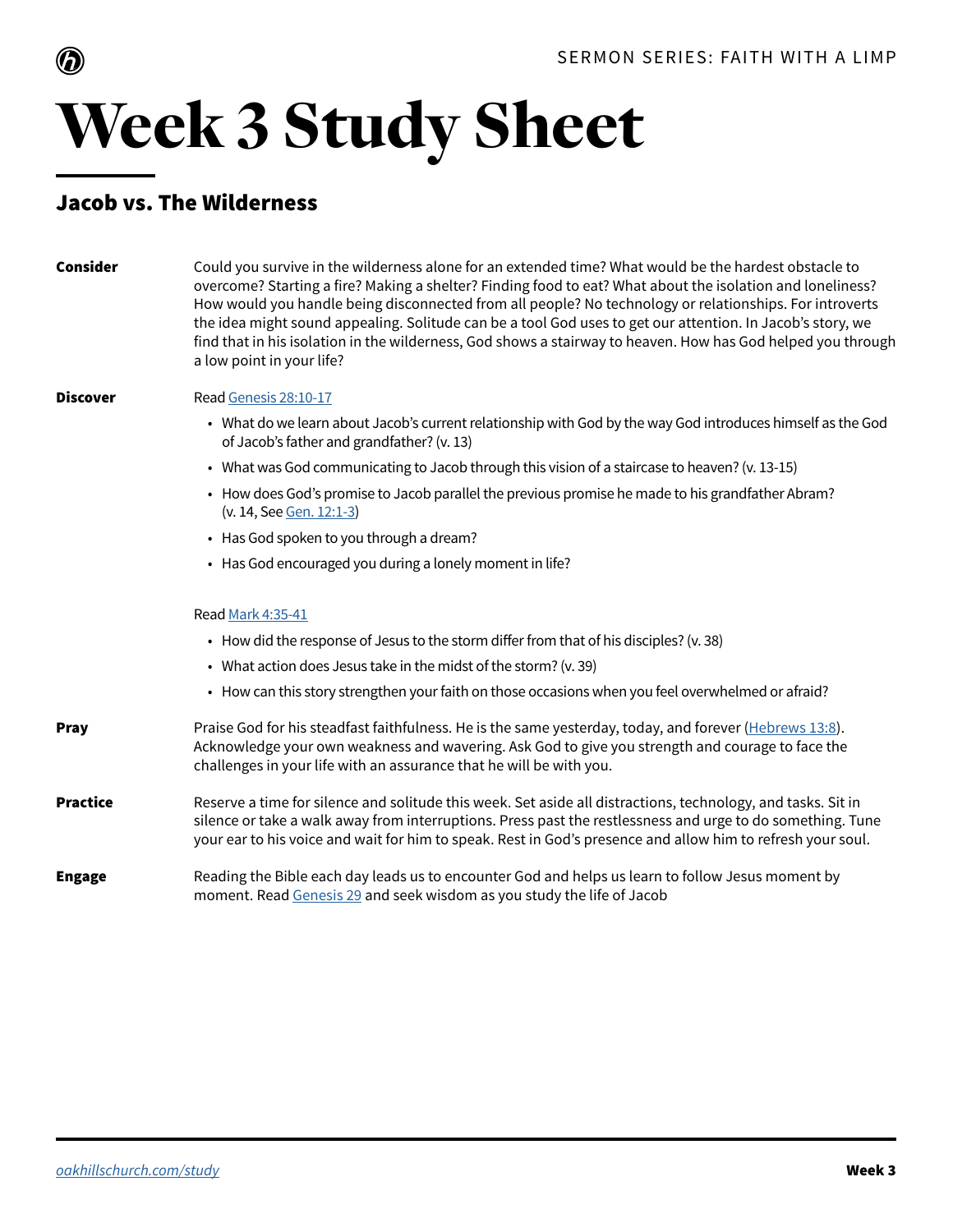

## Week 4 Study Sheet

#### Jacob vs. Jacob

| <b>Consider</b> | There is a negotiator within us all. From the child pleading to get out of discipline, to the shopper searching<br>for the best deal, we all want things to work out in our favor. After all, we know what is best for us, right?<br>Have you ever found yourself negotiating with God? God, if you do this for me, I will do that for you. These<br>negotiations boil down to a competition between "My will be done" and "Thy will be done." Jacob engaged<br>in this kind of negotiation immediately after receiving a vision from God. Though God answers us, he does<br>not answer to us. Have you ever tried to negotiate with God only to find yourself disappointed? What's your<br>approach when God's answer is not what you want? |
|-----------------|----------------------------------------------------------------------------------------------------------------------------------------------------------------------------------------------------------------------------------------------------------------------------------------------------------------------------------------------------------------------------------------------------------------------------------------------------------------------------------------------------------------------------------------------------------------------------------------------------------------------------------------------------------------------------------------------------------------------------------------------|
| <b>Discover</b> | Read Genesis 28:16-22                                                                                                                                                                                                                                                                                                                                                                                                                                                                                                                                                                                                                                                                                                                        |
|                 | • Why does Jacob name this place "Bethel," which means "house of God," after the experience he just<br>had? (v. 16-19)                                                                                                                                                                                                                                                                                                                                                                                                                                                                                                                                                                                                                       |
|                 | • What does Jacob's negotiation with God reveal to us about his trust and belief in God's promises?                                                                                                                                                                                                                                                                                                                                                                                                                                                                                                                                                                                                                                          |
|                 | • What vow does Jacob make? Is God in need of Jacob's ten percent? What is God truly after? (v. 20-22)                                                                                                                                                                                                                                                                                                                                                                                                                                                                                                                                                                                                                                       |
|                 | • How can we avoid making our obedience to God conditional?                                                                                                                                                                                                                                                                                                                                                                                                                                                                                                                                                                                                                                                                                  |
|                 | Read Judges 6:36-40                                                                                                                                                                                                                                                                                                                                                                                                                                                                                                                                                                                                                                                                                                                          |
|                 | • What similarities do we see between Gideon's response to God, and Jacob's response to God?                                                                                                                                                                                                                                                                                                                                                                                                                                                                                                                                                                                                                                                 |
|                 | • What does Gideon's negotiation with God reveal to us about his trust and belief in God's promises?                                                                                                                                                                                                                                                                                                                                                                                                                                                                                                                                                                                                                                         |
|                 | • Have you ever experienced doubt, and lacked the faith to believe in God's promises?                                                                                                                                                                                                                                                                                                                                                                                                                                                                                                                                                                                                                                                        |
| <b>Pray</b>     | Thank God for his generous provision in your life. Express your gratitude for the free gift of his Son which he<br>has provided as the atonement for your sin. Thank God for his patience and forgiveness despite your inability<br>to live with consistent and complete devotion.                                                                                                                                                                                                                                                                                                                                                                                                                                                           |
| <b>Practice</b> | Consecrate your whole self to serving God's purposes, unconditionally. Reflect on <b>Isaiah 6:1-8</b> and join with<br>Isaiah in his declaration to go wherever the Lord leads: "Then I heard the voice of the Lord saying, "Whom<br>shall I send? And who will go for us?" And I said, "Here am I. Send me!" (Isaiah 6:8 NIV)                                                                                                                                                                                                                                                                                                                                                                                                               |
| <b>Engage</b>   | Reading the Bible each day leads us to encounter God and helps us learn to follow Jesus moment by<br>moment. Read Genesis 30 and seek wisdom as you study the life of Jacob.                                                                                                                                                                                                                                                                                                                                                                                                                                                                                                                                                                 |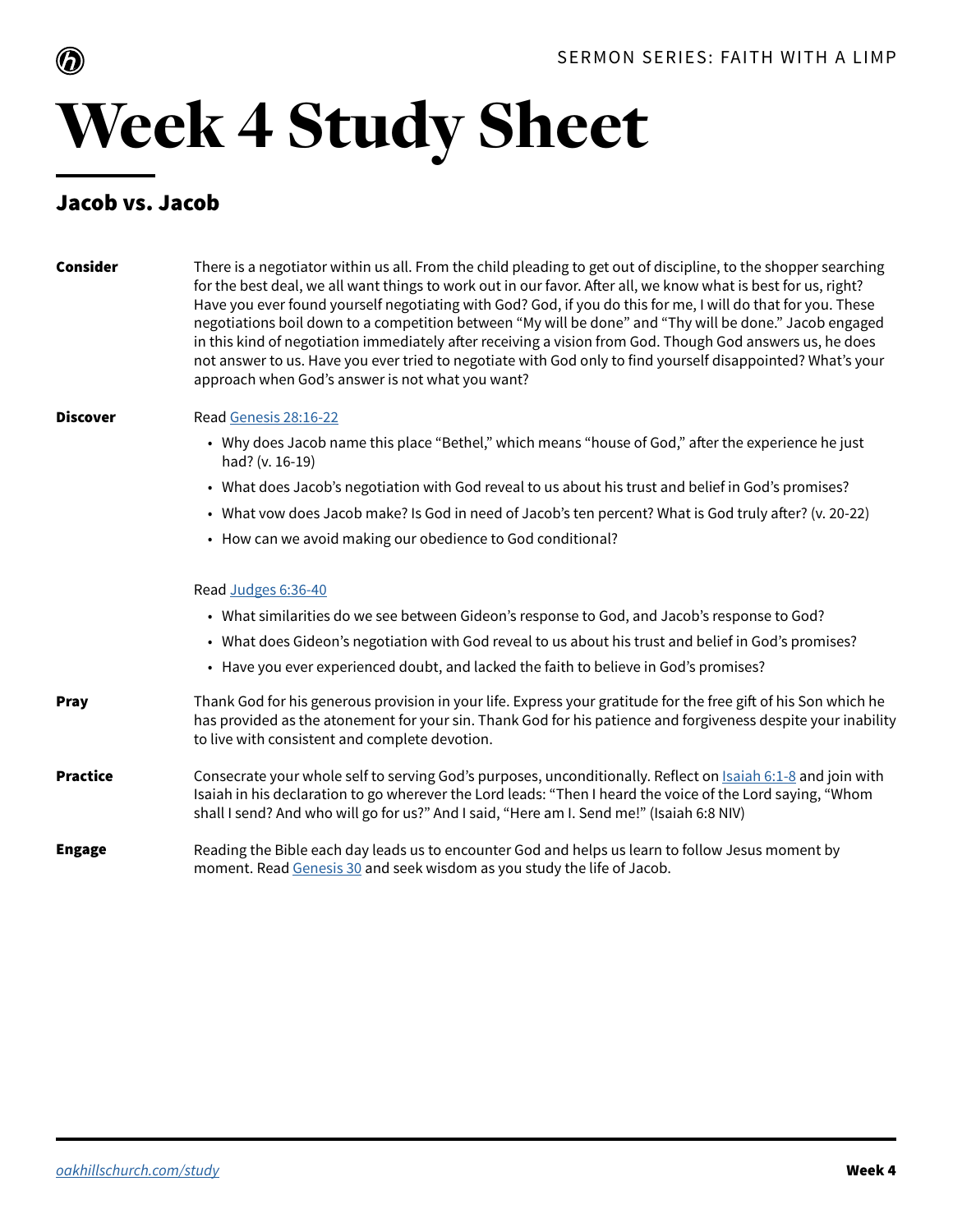



### Week 5 Study Sheet

#### Jacob vs. A Taste of His Own Medicine

| <b>Consider</b> | The Bible has much to say about how to treat others and the consequences of sinful behavior. Consider<br>2 Corinthians 9:6 (NIV), " whoever sows sparingly will also reap sparingly, and whoever sows generously<br>will also reap generously." Or the golden rule, " do to others what you would have them do to you "<br>(Matthew 7:12 NIV). Jacob used tricks to gain the birthright and blessing from his father. Should we be<br>surprised that he ends up facing the same deception in his own life? Every decision we make has an outcome<br>- positive or negative. What can we do to be sure our decisions lead to positive rather than negative<br>consequences? |
|-----------------|----------------------------------------------------------------------------------------------------------------------------------------------------------------------------------------------------------------------------------------------------------------------------------------------------------------------------------------------------------------------------------------------------------------------------------------------------------------------------------------------------------------------------------------------------------------------------------------------------------------------------------------------------------------------------|
| <b>Discover</b> | Read Genesis 29:1-14                                                                                                                                                                                                                                                                                                                                                                                                                                                                                                                                                                                                                                                       |
|                 | • When Jacob got to the well, who did he inquire about? (v. 5)                                                                                                                                                                                                                                                                                                                                                                                                                                                                                                                                                                                                             |
|                 | • Who did Jacob meet at the well, and how did he greet her? (v. 10-11)                                                                                                                                                                                                                                                                                                                                                                                                                                                                                                                                                                                                     |
|                 | • What kind of greeting did Jacob receive from Laban? (v. 13-14)                                                                                                                                                                                                                                                                                                                                                                                                                                                                                                                                                                                                           |
|                 | Read Genesis 29:15-30                                                                                                                                                                                                                                                                                                                                                                                                                                                                                                                                                                                                                                                      |
|                 | • What was Jacob's original agreement with Laban? (v. 18-19)                                                                                                                                                                                                                                                                                                                                                                                                                                                                                                                                                                                                               |
|                 | • Why was Jacob willing to work so hard for Rachel? (v. 20)                                                                                                                                                                                                                                                                                                                                                                                                                                                                                                                                                                                                                |
|                 | • What similarities do we see in the stories of Leah and Rachel and Jacob and Esau? (v. 23-25)                                                                                                                                                                                                                                                                                                                                                                                                                                                                                                                                                                             |
|                 | • What pitfalls can we avoid by remembering the consequences of this family's continued sin of<br>favoritism?                                                                                                                                                                                                                                                                                                                                                                                                                                                                                                                                                              |
| <b>Pray</b>     | Ask God to help you love others as they are. Seek the guidance of the Holy Spirit to reveal any ways that you<br>may have deceived others for your own benefit. Petition God to remind you always to think of others above<br>yourself.                                                                                                                                                                                                                                                                                                                                                                                                                                    |
| <b>Practice</b> | Fast from all forms of media for a whole day. Use the time gained to intentionally turn your attention to<br>Jesus. Consider how your deepest longings impact your choices. Evaluate your motives. Seek to understand<br>and realign any area of your life that might be out of line with God's will.                                                                                                                                                                                                                                                                                                                                                                      |
| <b>Engage</b>   | Reading the Bible each day leads us to encounter God and helps us learn to follow Jesus moment by<br>moment. Read Genesis 31 and seek wisdom as you study the life of Jacob.                                                                                                                                                                                                                                                                                                                                                                                                                                                                                               |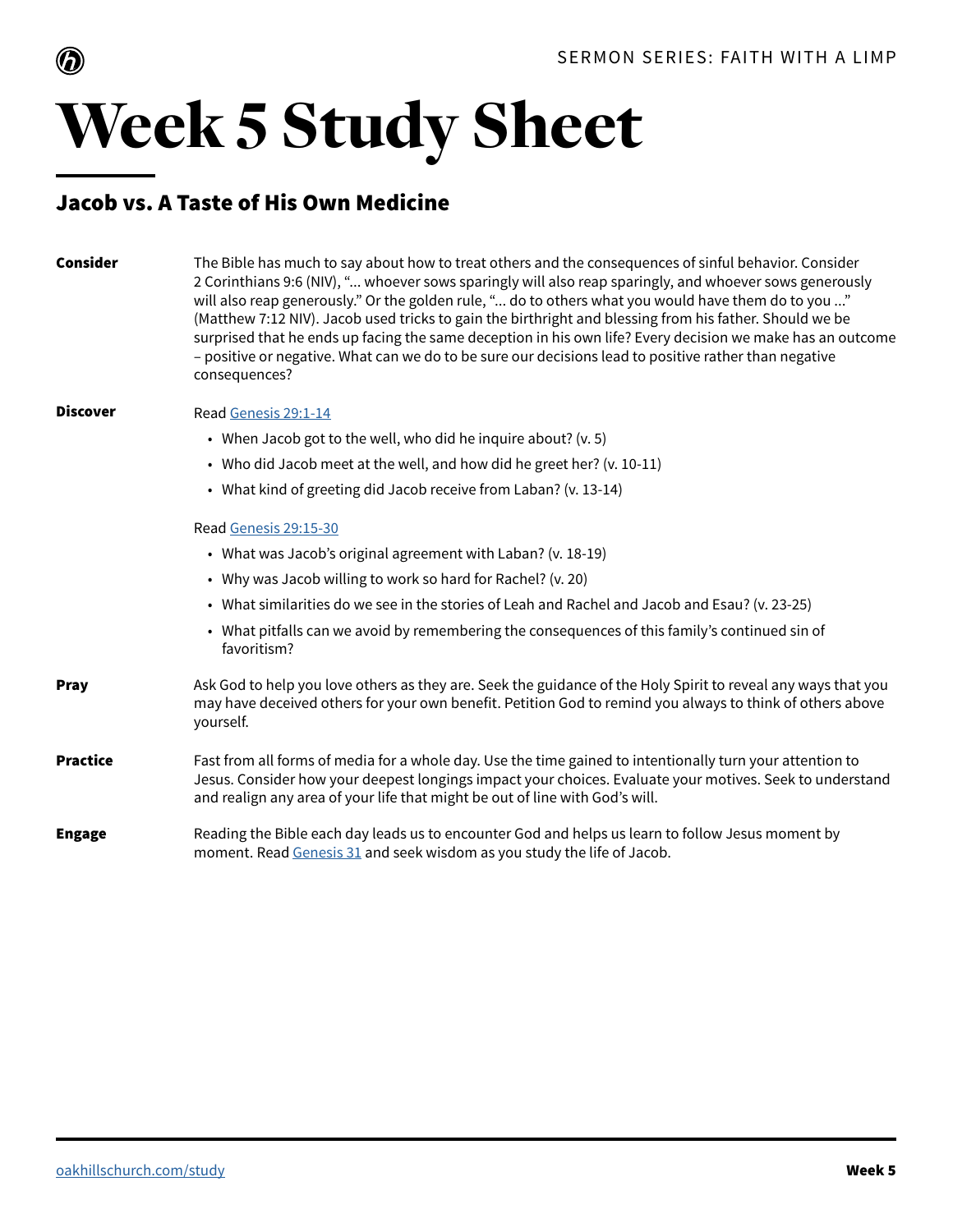

## Week 6 Study Sheet

#### Jacob vs. Domestic Disaster

| Consider        | It takes time - sowing, nurturing, and cultivating - to raise a harvest that will bear fruit. Ask any farmer and<br>they will tell you that a good crop demands your full attention at every stage. The same could be said about<br>the relationships with which we surround ourselves. A child, neglected because their parent's attention is<br>constantly diverted to work, screens, or other pursuits, will end up searching for attention from another<br>source. Stories of neglect often end with stories of regret. The story of Joseph being sold by his brothers<br>can be directly connected to Jacob's favoritism. What can we learn from Jacob's story? Has God ever<br>transformed your stories of regret into memories of joy? |
|-----------------|-----------------------------------------------------------------------------------------------------------------------------------------------------------------------------------------------------------------------------------------------------------------------------------------------------------------------------------------------------------------------------------------------------------------------------------------------------------------------------------------------------------------------------------------------------------------------------------------------------------------------------------------------------------------------------------------------------------------------------------------------|
| <b>Discover</b> | Read Genesis 29:31-35                                                                                                                                                                                                                                                                                                                                                                                                                                                                                                                                                                                                                                                                                                                         |
|                 | • Why did God open Leah's womb? (v. 31)                                                                                                                                                                                                                                                                                                                                                                                                                                                                                                                                                                                                                                                                                                       |
|                 | • What does the story of Leah naming her sons reveal about the ongoing relationship between Leah and<br>Jacob? (v. 31-35)                                                                                                                                                                                                                                                                                                                                                                                                                                                                                                                                                                                                                     |
|                 | • How might children in a household like this be impacted by their parents' relationship and behavior?                                                                                                                                                                                                                                                                                                                                                                                                                                                                                                                                                                                                                                        |
|                 | Read Genesis 30:1-24                                                                                                                                                                                                                                                                                                                                                                                                                                                                                                                                                                                                                                                                                                                          |
|                 | • How would you describe Rachel's relationship with Leah? (v. 1)                                                                                                                                                                                                                                                                                                                                                                                                                                                                                                                                                                                                                                                                              |
|                 | • How would you characterize Jacob's response to his wives? (v. 2)                                                                                                                                                                                                                                                                                                                                                                                                                                                                                                                                                                                                                                                                            |
|                 | • What poor decisions did their envy and competition drive them to make? (v. 3-13)                                                                                                                                                                                                                                                                                                                                                                                                                                                                                                                                                                                                                                                            |
|                 | • Have you ever wanted something so desperately that you ignored all the warnings and consequences?                                                                                                                                                                                                                                                                                                                                                                                                                                                                                                                                                                                                                                           |
| <b>Pray</b>     | Celebrate with God over the healthy relationships you enjoy. Ask God to show you your relational blind<br>spots. Humble yourself and seek his strength to address your shortcomings. Appeal to God to help you<br>navigate through other relationships that are not healthy. Ask him to arrange divine moments to reconcile<br>with others.                                                                                                                                                                                                                                                                                                                                                                                                   |
| <b>Practice</b> | Confess your sins. James 5:16 makes it clear that we are to confess our sins to one another. Acknowledging<br>our mistakes can be difficult. But when we practice confession to others, we empty sin from the power to<br>bring shame into our lives. Confession is the route to freedom. Specifically consider how you may have hurt<br>those closest to you with your pride, neglect, favoritism, anger, or betrayal. Go to those you have hurt and<br>seek to restore the relationship.                                                                                                                                                                                                                                                    |
| <b>Engage</b>   | Reading the Bible each day leads us to encounter God and helps us learn to follow Jesus moment by<br>moment. Read Genesis 32 and seek wisdom as you study the life of Jacob.                                                                                                                                                                                                                                                                                                                                                                                                                                                                                                                                                                  |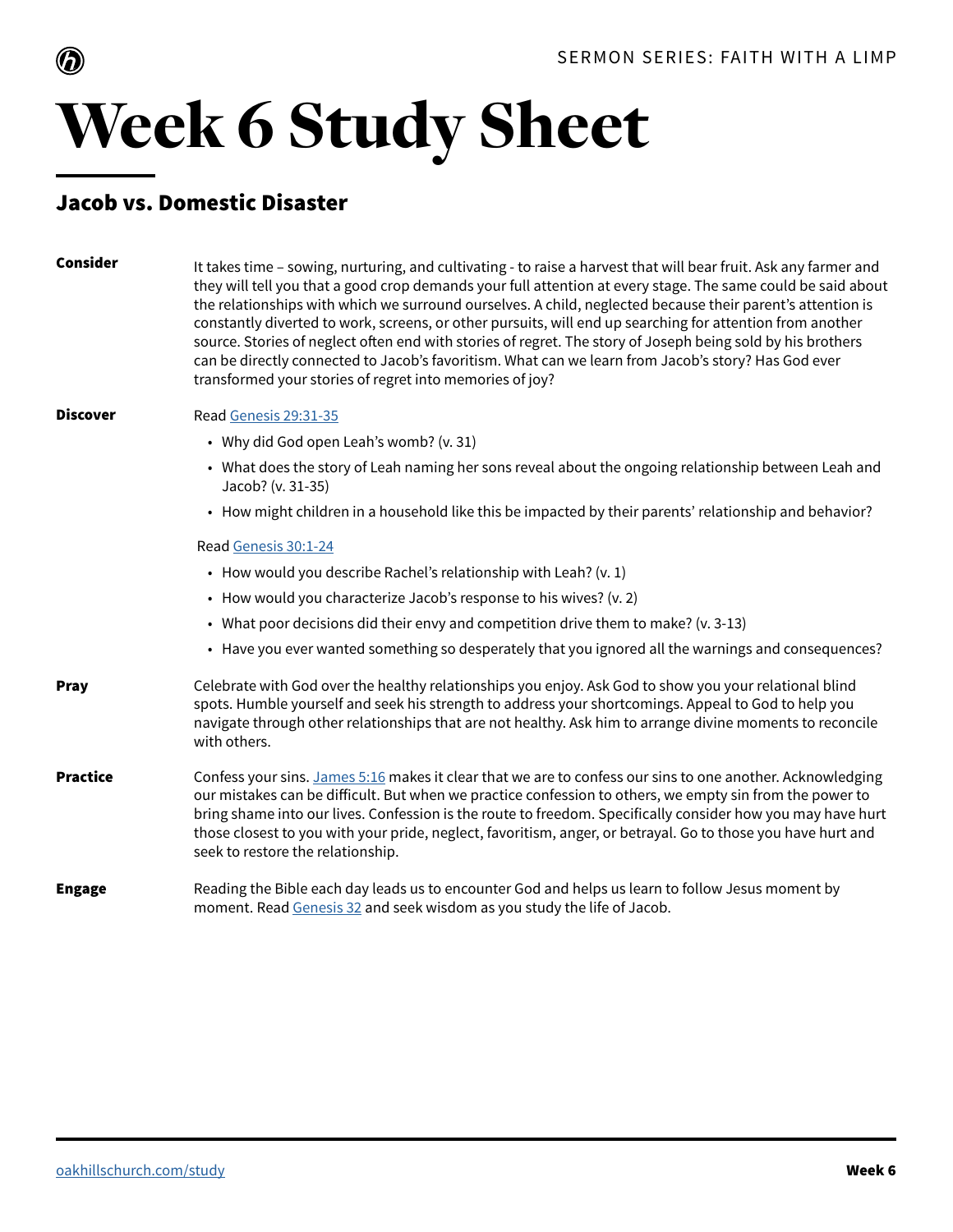

## Week 7 Study Sheet

### Jacob vs. Laban the Louse

| <b>Consider</b> | Have you ever been in a situation where someone took advantage of you? These situations often sneak up<br>on us. We spend years cycling through the same feelings and emotions. We want to impress the boss, keep<br>peace at home, or ensure we don't face the wrath of another. Then, God steps in. He reveals his plan for<br>your life, and you experience freedom. Jacob faced this same situation with Laban. Once he faced Laban,<br>he realized there had been a bully behind the scenes the whole time. Have you been in a situation like this?<br>How did God help you face your Laban? |
|-----------------|---------------------------------------------------------------------------------------------------------------------------------------------------------------------------------------------------------------------------------------------------------------------------------------------------------------------------------------------------------------------------------------------------------------------------------------------------------------------------------------------------------------------------------------------------------------------------------------------------|
| <b>Discover</b> | Read Genesis 30:25-36                                                                                                                                                                                                                                                                                                                                                                                                                                                                                                                                                                             |
|                 | • How would you describe the relationship between Jacob and Laban? (v. 25-28)                                                                                                                                                                                                                                                                                                                                                                                                                                                                                                                     |
|                 | • Why do you think the Lord blessed Laban's flocks while Jacob was with him? (v. 29-30)                                                                                                                                                                                                                                                                                                                                                                                                                                                                                                           |
|                 | • Would you consider the deal between Jacob and Labon fair? (v. 31-33)                                                                                                                                                                                                                                                                                                                                                                                                                                                                                                                            |
|                 | • Have you ever been in a situation like Jacob with a Laban? How did God help you?                                                                                                                                                                                                                                                                                                                                                                                                                                                                                                                |
|                 | Read Genesis 30:37 - 31:3                                                                                                                                                                                                                                                                                                                                                                                                                                                                                                                                                                         |
|                 | • Why would Laban's sons feel like Jacob was taking everything they owned? (v. 37-43)                                                                                                                                                                                                                                                                                                                                                                                                                                                                                                             |
|                 | Read Genesis 31:4-13                                                                                                                                                                                                                                                                                                                                                                                                                                                                                                                                                                              |
|                 | • How did Jacob justify his actions with Laban's flocks? (v. 7-12)                                                                                                                                                                                                                                                                                                                                                                                                                                                                                                                                |
|                 | • How would you deal with someone whose actions were fickle and unfair?                                                                                                                                                                                                                                                                                                                                                                                                                                                                                                                           |
| <b>Pray</b>     | Rejoice in the Lord who fights your battles. He has won the victory over your greatest enemy - sin. Ask for<br>his strength to face your human opponents. Seek God's help to love your enemies. Ask him for guidance to<br>determine fair dealings and wisdom to discern unfair dealings. Request for God to strengthen you through<br>the Holy Spirit to address those obstacles.                                                                                                                                                                                                                |
| <b>Practice</b> | Bless those close to you. The Hebrew word for bless literally means to kneel or adorn with bended knee. <sup>1</sup><br>We often associate this word with our personal gains. We are "blessed" when we experience good fortune<br>or material blessing. This week, pray and speak spiritual blessings over your loved ones. Find ways to adorn<br>others.                                                                                                                                                                                                                                         |
| <b>Engage</b>   | Reading the Bible each day leads us to encounter God and helps us learn to follow Jesus moment by<br>moment. Read Genesis 33 and seek wisdom as you study the life of Jacob.                                                                                                                                                                                                                                                                                                                                                                                                                      |

1Brown, Driver, and Briggs, The Brown-Driver-Briggs Hebrew and English Lectionary, (Hendrickson Publisher, Peabody, Mass), pg. 138, Strongs #1288.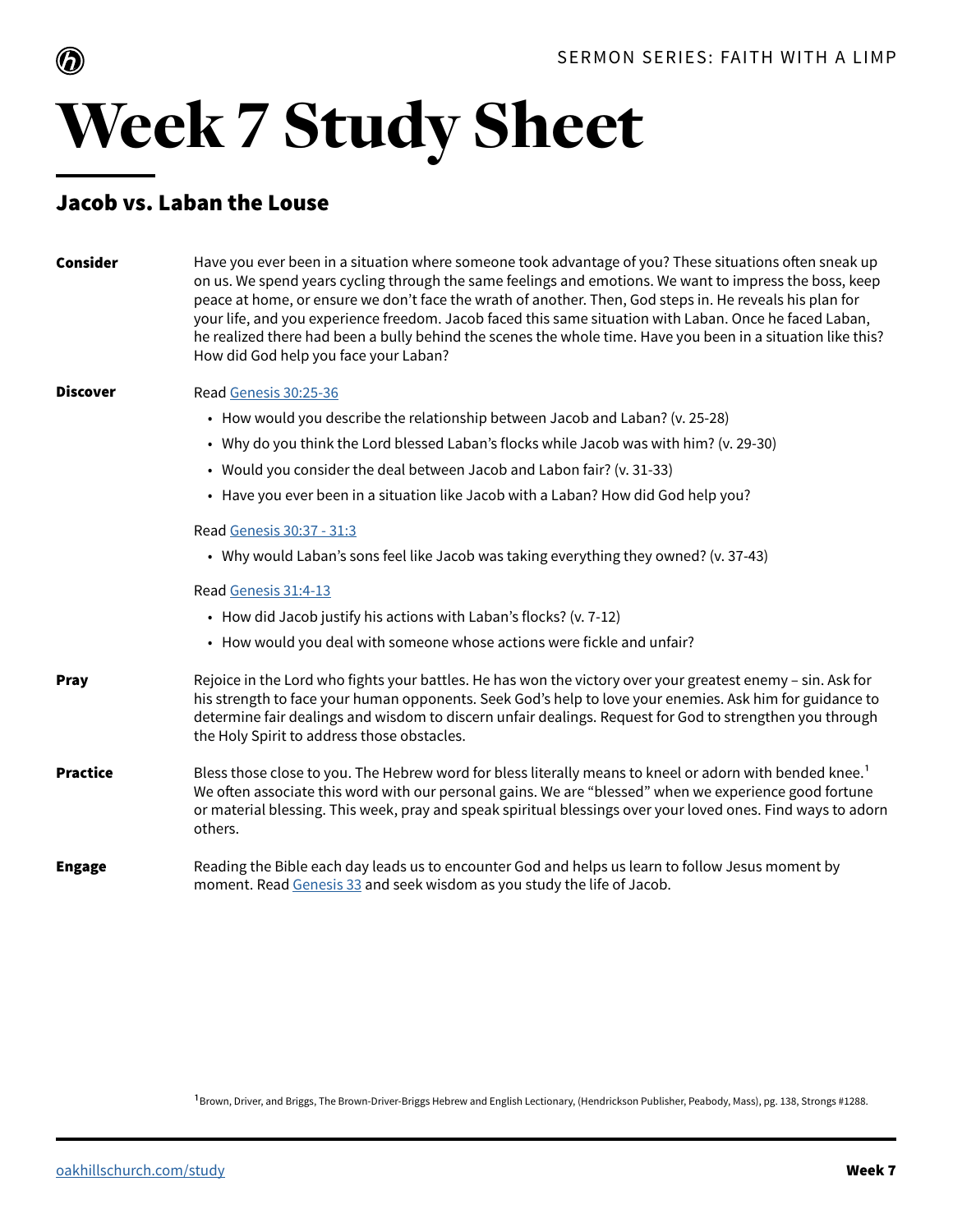

### Week 8 Study Sheet

### Jacob vs. Self-sufficiency

| Consider        | Everything in life is going great! You are the captain of your ship. You can fix any problem. You have a plan<br>for everything. Then, without warning your life gets flipped upside down. You no longer have a plan, you<br>cannot fix your problems, and suddenly you feel exposed. Maybe it was a cancer diagnosis, maybe it was<br>a pandemic, or maybe it was a sudden change in life. You move from being the master of your future, to a<br>prisoner in a valley of chaos and indecision. Jacob faced this moment before he met his brother Esau. He had<br>an encounter with God that would shape his future but leave him limping. Have you faced a place like this in<br>your life? |
|-----------------|-----------------------------------------------------------------------------------------------------------------------------------------------------------------------------------------------------------------------------------------------------------------------------------------------------------------------------------------------------------------------------------------------------------------------------------------------------------------------------------------------------------------------------------------------------------------------------------------------------------------------------------------------------------------------------------------------|
| <b>Discover</b> | Read Genesis 32:1-8                                                                                                                                                                                                                                                                                                                                                                                                                                                                                                                                                                                                                                                                           |
|                 | • Why does Jacob seek to reconcile with Esau?                                                                                                                                                                                                                                                                                                                                                                                                                                                                                                                                                                                                                                                 |
|                 | • How does Jacob know that God will help him? (v. 1-2)                                                                                                                                                                                                                                                                                                                                                                                                                                                                                                                                                                                                                                        |
|                 | • Why did Jacob send gifts ahead and divide his people as he approached Esau?                                                                                                                                                                                                                                                                                                                                                                                                                                                                                                                                                                                                                 |
|                 | • What can we learn from Jacob about how to approach someone we have wronged? (v. 3-5)                                                                                                                                                                                                                                                                                                                                                                                                                                                                                                                                                                                                        |
|                 | • What is Jacob thinking about once he learns Esau and 400 men are coming toward him? (v. 6-8)                                                                                                                                                                                                                                                                                                                                                                                                                                                                                                                                                                                                |
|                 | Read Genesis 32:22-32                                                                                                                                                                                                                                                                                                                                                                                                                                                                                                                                                                                                                                                                         |
|                 | • Who was wrestling with Jacob and why? (v. 30)                                                                                                                                                                                                                                                                                                                                                                                                                                                                                                                                                                                                                                               |
|                 | • What new name does God give Jacob, and what does it mean? (v. 28)                                                                                                                                                                                                                                                                                                                                                                                                                                                                                                                                                                                                                           |
|                 | • How does his name meaning foreshadow the nation of Israel's relationship with God? (v. 27-32)                                                                                                                                                                                                                                                                                                                                                                                                                                                                                                                                                                                               |
|                 | • What issues do you wrestle over with God?                                                                                                                                                                                                                                                                                                                                                                                                                                                                                                                                                                                                                                                   |
|                 | • Has your faith been wounded by tough situations in your life?                                                                                                                                                                                                                                                                                                                                                                                                                                                                                                                                                                                                                               |
| <b>Pray</b>     | Present your struggles to God. Talk with God about all that is on your mind. Petition God to meet with you<br>through your prayers and calm the concerns of your life.                                                                                                                                                                                                                                                                                                                                                                                                                                                                                                                        |
| <b>Practice</b> | Prayer is the best medicine for anxiety. Philippians 4:6-7 reminds us to be anxious for nothing, instead we<br>should take all things to God in prayer. Take extended prayer time this week as you share your anxieties with<br>God.                                                                                                                                                                                                                                                                                                                                                                                                                                                          |
| <b>Engage</b>   | Reading the Bible each day leads us to encounter God and helps us learn to follow Jesus moment by<br>moment. Read Genesis 34 and seek wisdom as you study the life of Jacob.                                                                                                                                                                                                                                                                                                                                                                                                                                                                                                                  |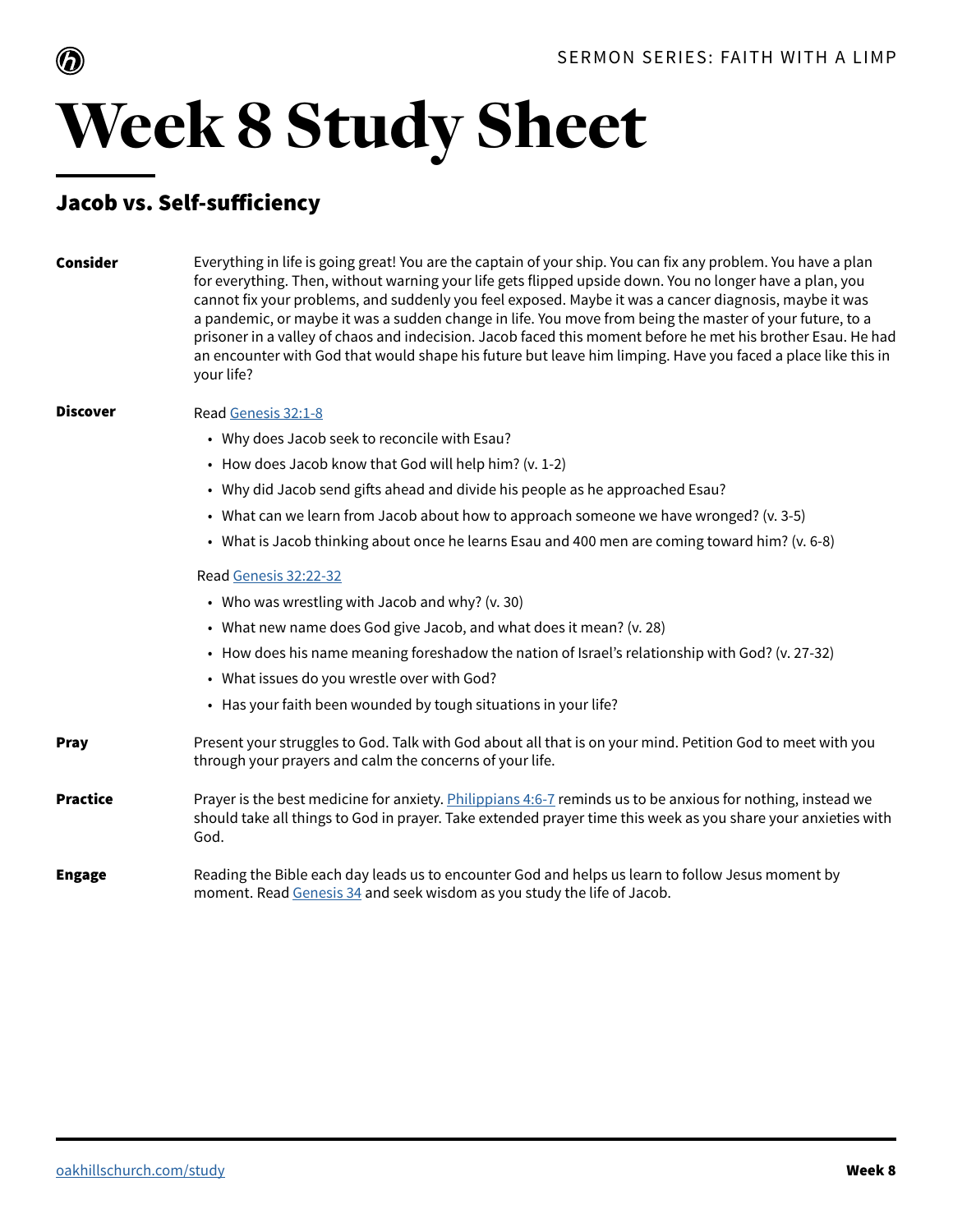

## Week 9 Study Sheet

#### Jacob vs. His Past

| <b>Consider</b> | Jacob spent most of his life running from his past. Specifically, running from his brother Esau. In his running,<br>he found a life. He found his family. He found his identity. He found purpose. Still, after finding out so much<br>about himself, he still had to face his past. He had to face the person he deceived. He had to face Esau, who<br>was ready to kill Jacob the last time they were together. Perhaps the mistakes in your past may not be as<br>dramatic as Jacob's, but we all must face our past at some point. How have your past mistakes shaped you?<br>In what ways have you seen God redeem your mistakes and use them for good? |
|-----------------|--------------------------------------------------------------------------------------------------------------------------------------------------------------------------------------------------------------------------------------------------------------------------------------------------------------------------------------------------------------------------------------------------------------------------------------------------------------------------------------------------------------------------------------------------------------------------------------------------------------------------------------------------------------|
| <b>Discover</b> | Read Genesis 33:1-11                                                                                                                                                                                                                                                                                                                                                                                                                                                                                                                                                                                                                                         |
|                 | • How did Jacob greet Esau? (v. 3)                                                                                                                                                                                                                                                                                                                                                                                                                                                                                                                                                                                                                           |
|                 | • How did Esau greet Jacob? (v. 4)                                                                                                                                                                                                                                                                                                                                                                                                                                                                                                                                                                                                                           |
|                 | • How would you describe Jacob and Esau's encounter? (v. 4-7)                                                                                                                                                                                                                                                                                                                                                                                                                                                                                                                                                                                                |
|                 | • How would you describe Jacob's reaction after the reunion with his brother? (v. 8-11)                                                                                                                                                                                                                                                                                                                                                                                                                                                                                                                                                                      |
|                 | Read Genesis 33:12-20                                                                                                                                                                                                                                                                                                                                                                                                                                                                                                                                                                                                                                        |
|                 | • How do the life choices of Jacob and Esau compare to the life choices of the brothers in the parable of<br>the Prodigal Son? (See Luke 15:11-32)                                                                                                                                                                                                                                                                                                                                                                                                                                                                                                           |
|                 | • What choice does Jacob make after Esau invites him to journey together? (v. 13-17)                                                                                                                                                                                                                                                                                                                                                                                                                                                                                                                                                                         |
|                 | • What recurring motivations and choices do you see in Jacob's life?                                                                                                                                                                                                                                                                                                                                                                                                                                                                                                                                                                                         |
| <b>Pray</b>     | Praise God for his ability to bring reconciliation and redemption to the gravest of circumstances. Rejoice that<br>your future isn't dependent on your righteousness. Celebrate the gift of righteousness given to you through<br>Jesus. Seek God's guidance for how to live in response to his goodness.                                                                                                                                                                                                                                                                                                                                                    |
| <b>Practice</b> | Move beyond your past mistakes. God never intended for us to live in the shadow of shame that comes from<br>our past mistakes. In Christ, we have new life. Resolve to do whatever it takes to move beyond your past. You<br>may need to confess to God and others, reconcile with those you've hurt, change your lifestyle, or possibly<br>get help from a Christian counselor. Once you've addressed the past, join with Paul in proclaiming: "Not<br>that I have already obtained all this, or have already arrived at my goal, but I press on to take hold of that for<br>which Christ Jesus took hold of me. (Philippians 3:12 NIV)                     |
| <b>Engage</b>   | Reading the Bible each day leads us to encounter God and helps us learn to follow Jesus moment by<br>moment. Read Genesis 35 and seek wisdom as you study the life of Jacob.                                                                                                                                                                                                                                                                                                                                                                                                                                                                                 |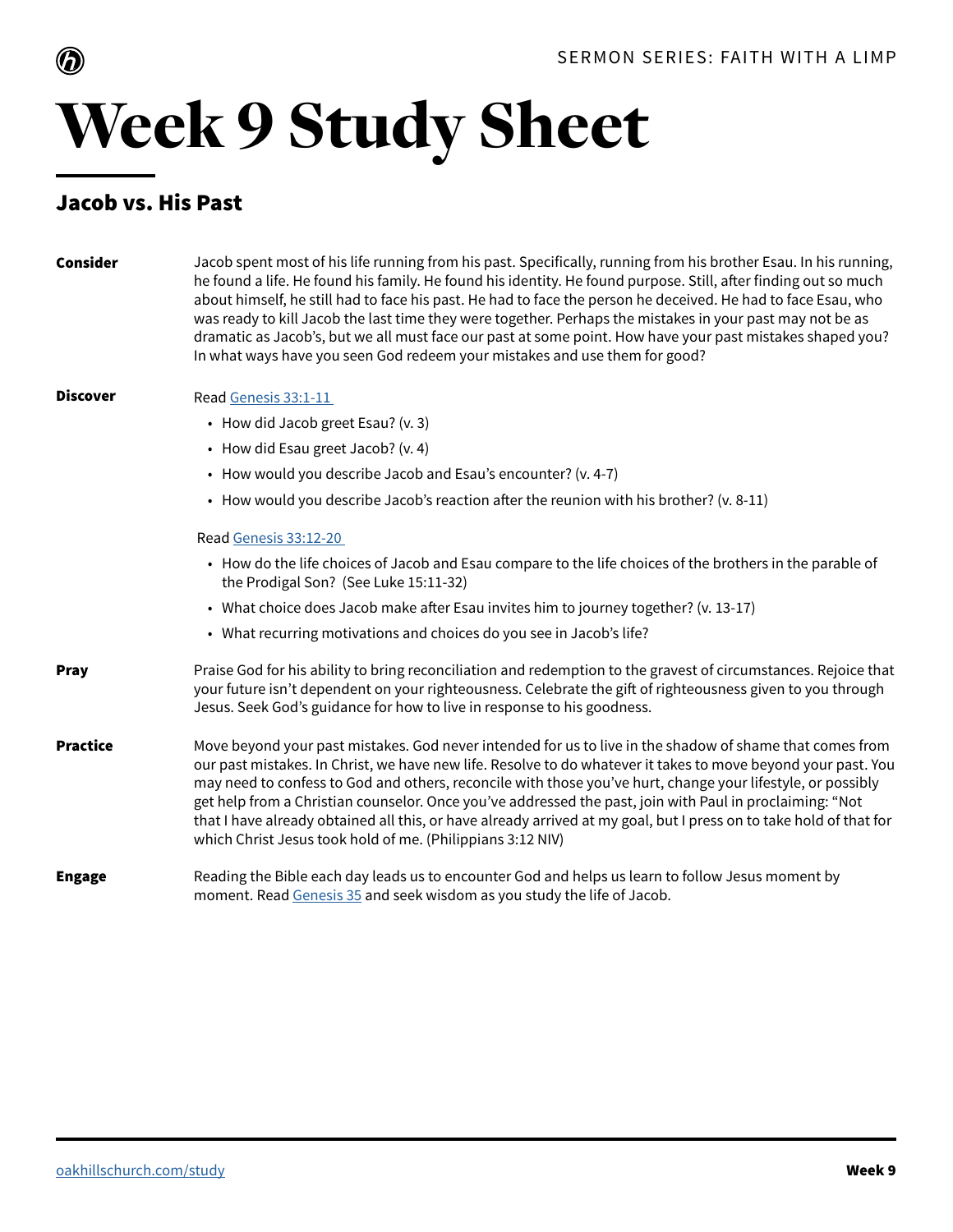

# Week 10 Study Sheet

### Jacob vs. Depravity

| Consider        | Why do we suffer? The world tells us that suffering should cause us to question God or look inward to the<br>choices we've made. We wonder why we're in pain. We seek to understand if we, or God, could have done<br>something to stop it. When we read and reflect on the life of Jacob, we observe many instances of personal<br>suffering. For those who are in Christ, we find that the question of suffering is not "why" or "if" we will suffer.<br>Peter made it clear when he stated, "So then, since Christ suffered physical pain, you must arm yourselves<br>with the same attitude he had, and be ready to suffer, too. For if you have suffered physically for Christ, you<br>have finished with sin." (1 Peter 4:1 NLT) As followers of Jesus, the Bible tells us that we live in a world broken<br>by sin. Suffering will occur. Our stories are shaped by how we respond to inevitable suffering. God doesn't<br>leave us to suffer alone. How are you armed to be steadfast in suffering? |
|-----------------|-------------------------------------------------------------------------------------------------------------------------------------------------------------------------------------------------------------------------------------------------------------------------------------------------------------------------------------------------------------------------------------------------------------------------------------------------------------------------------------------------------------------------------------------------------------------------------------------------------------------------------------------------------------------------------------------------------------------------------------------------------------------------------------------------------------------------------------------------------------------------------------------------------------------------------------------------------------------------------------------------------------|
| <b>Discover</b> | Read Genesis 34:1-31                                                                                                                                                                                                                                                                                                                                                                                                                                                                                                                                                                                                                                                                                                                                                                                                                                                                                                                                                                                        |
|                 | • What forms of suffering are experienced in this chapter?                                                                                                                                                                                                                                                                                                                                                                                                                                                                                                                                                                                                                                                                                                                                                                                                                                                                                                                                                  |
|                 | • What is the ultimate source of all suffering?                                                                                                                                                                                                                                                                                                                                                                                                                                                                                                                                                                                                                                                                                                                                                                                                                                                                                                                                                             |
|                 | • What sinful motivations contributed to the suffering of Dinah and the Shechemites?                                                                                                                                                                                                                                                                                                                                                                                                                                                                                                                                                                                                                                                                                                                                                                                                                                                                                                                        |
|                 | • What forms of suffering have you faced in your life?                                                                                                                                                                                                                                                                                                                                                                                                                                                                                                                                                                                                                                                                                                                                                                                                                                                                                                                                                      |
|                 | Read Romans 5:1-8                                                                                                                                                                                                                                                                                                                                                                                                                                                                                                                                                                                                                                                                                                                                                                                                                                                                                                                                                                                           |
|                 | • What does "suffering" produce for those who are in Christ? (v. 3-4)                                                                                                                                                                                                                                                                                                                                                                                                                                                                                                                                                                                                                                                                                                                                                                                                                                                                                                                                       |
|                 | • How does God help us through our suffering? (v. 5)                                                                                                                                                                                                                                                                                                                                                                                                                                                                                                                                                                                                                                                                                                                                                                                                                                                                                                                                                        |
|                 | • How does God demonstrate his love for us through his own suffering? (v. 6-8)                                                                                                                                                                                                                                                                                                                                                                                                                                                                                                                                                                                                                                                                                                                                                                                                                                                                                                                              |
| Pray            | Thank God for being with you during your suffering. Ask the Holy Spirit for help, patience, and hope through<br>any moments of suffering that you may be facing. Authorize God to use your suffering to bring glory to his<br>provision for your life.                                                                                                                                                                                                                                                                                                                                                                                                                                                                                                                                                                                                                                                                                                                                                      |
| <b>Practice</b> | Give God worship in response to your suffering. During his suffering, Job said, " The Lord gave, and the<br>Lord has taken away; Blessed be the name of the Lord." (Job 1:21 NKJV) When things are bad, arm yourself<br>with worship and trust that God is in control. Don't allow circumstances to dictate your worship. David<br>proclaimed, "If I go up to the heavens, you are there; if I make my bed in the depths, you are there." (Psalm<br>139:8 NIV) Choose a worship playlist and fill your days with praise as you declare the goodness of God that<br>extends beyond your circumstances. Find OHC curated playlists on Spotify (https://open.spotify.com/user/<br>oakhillschurch)                                                                                                                                                                                                                                                                                                              |
| <b>Engage</b>   | Reading the Bible each day leads us to encounter God and helps us learn to follow Jesus moment by<br>moment. Read Genesis 36 and seek wisdom as you study the life of Jacob.                                                                                                                                                                                                                                                                                                                                                                                                                                                                                                                                                                                                                                                                                                                                                                                                                                |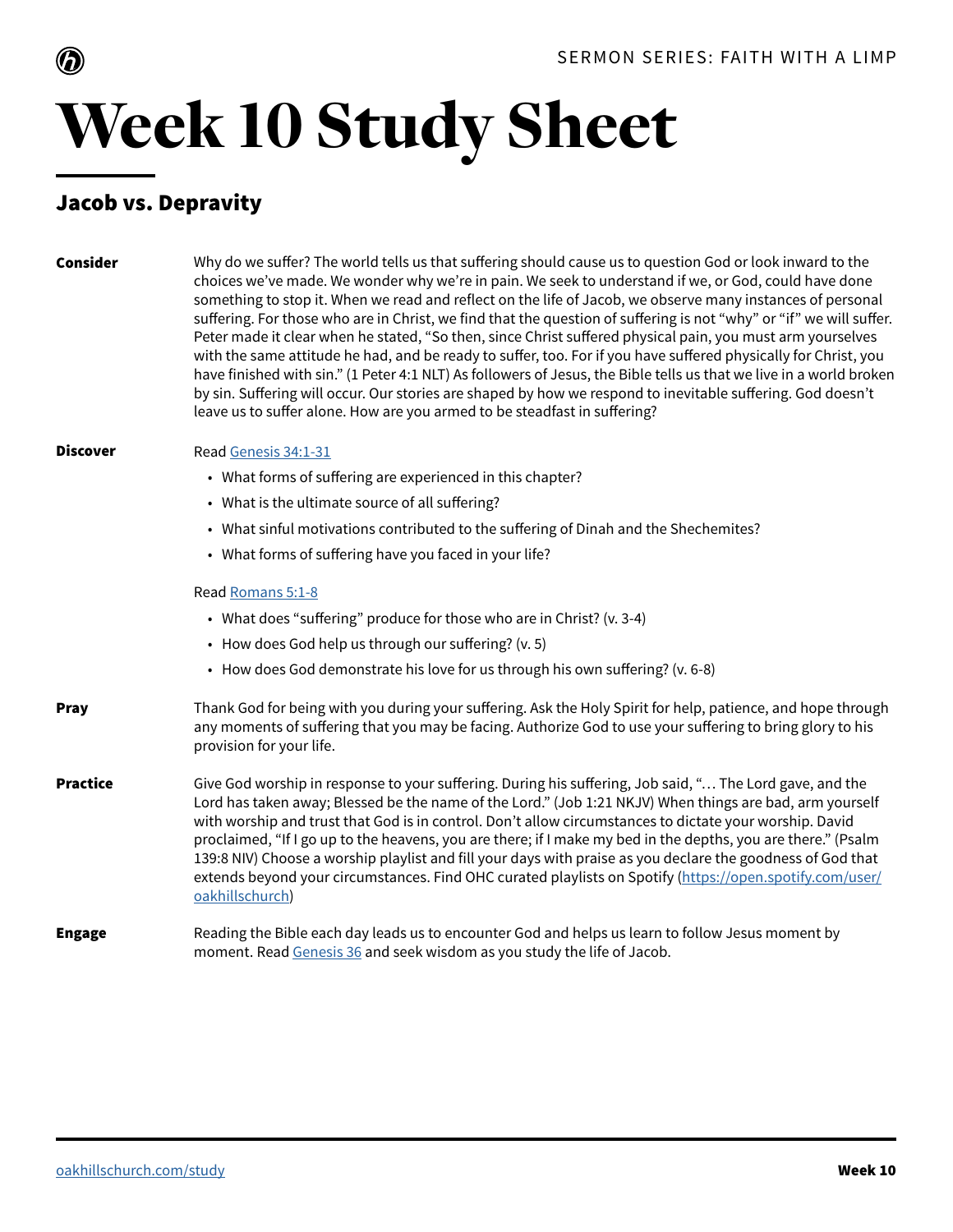

## Week 11 Study Sheet

### Jacob vs. His Guilt

#### Consider

There is always that one conversation that you never want to have. Maybe you need to clear the air with a co-worker. Maybe you need to have a heart to heart with your spouse. Maybe you need have "the talk" with your child. You know the destination, but getting there is hard. You feel guilty about what you have already said or worry about what needs to be said. Instead of confronting your destiny you choose side roads. You avoid your co-worker, you buy your spouse another thing, and you take your kiddo to an amusement park. Confronting our short comings should remind us of God's faithfulness. God cast our sins as far as the east is from the west, and Paul reminds us, "... there is now no condemnation for those who are in Christ Jesus." (Romans 8:1 NIV) If this is true, we should face these hard moments with the confidence we have in Jesus. How do you confront your guilt?

#### **Discover** Read [Genesis 35:1-15](https://www.biblegateway.com/passage/?search=Genesis+35%3A1-15&version=NIV&interface=print)

- How did the steps Jacob took before returning to Bethel help him face guilt? (v. 2-8)
- Why did God instruct Jacob to return to Bethel? (v. 9-15)
- Did Jacob do something to deserve God's blessing?
- What does God do to redeem Jacob's past and establish his future? (v. 10)
- What is the significance of God's people forever bearing Jacob's new name Israel?

#### Read [John 4:7-26](https://www.biblegateway.com/passage/?search=John+4%3A7-26&version=NIV&interface=print)

- What does Jesus offer the woman? (v. 14)
- How does Jesus address the woman's past? (v. 17-18)
- How does Jesus address her misplaced expectations of the Messiah? (v. 19-26)

#### Read [John 4:27-42](https://www.biblegateway.com/passage/?search=John+4%3A27-42&version=NIV&interface=print)

- How does the encounter at the well transform the life of the woman, and the lives of others?
- How has encountering Jesus, or those testifying of Jesus, transformed your life?

#### Ask God to align your fucus with his. Seek ways to build God's kingdom here on earth as it is in heaven. Ask God to show you what matters eternally, and seek the Holy Spirit for strength to commit yourself to those things. Pray Build God's kingdom by sharing the hope of Jesus. Begin your day by asking God for the opportunity to bring the good news of Jesus to someone today. Move through the day with anticipation as you look for God to **Practice**

### create open doors for spiritual conversations with the people you encounter.

#### Reading the Bible each day leads us to encounter God and helps us learn to follow Jesus moment by moment. Read [Genesis 37](https://www.biblegateway.com/passage/?search=Genesis+37&version=NIV&interface=print) and seek wisdom as you study the life of Jacob. Engage